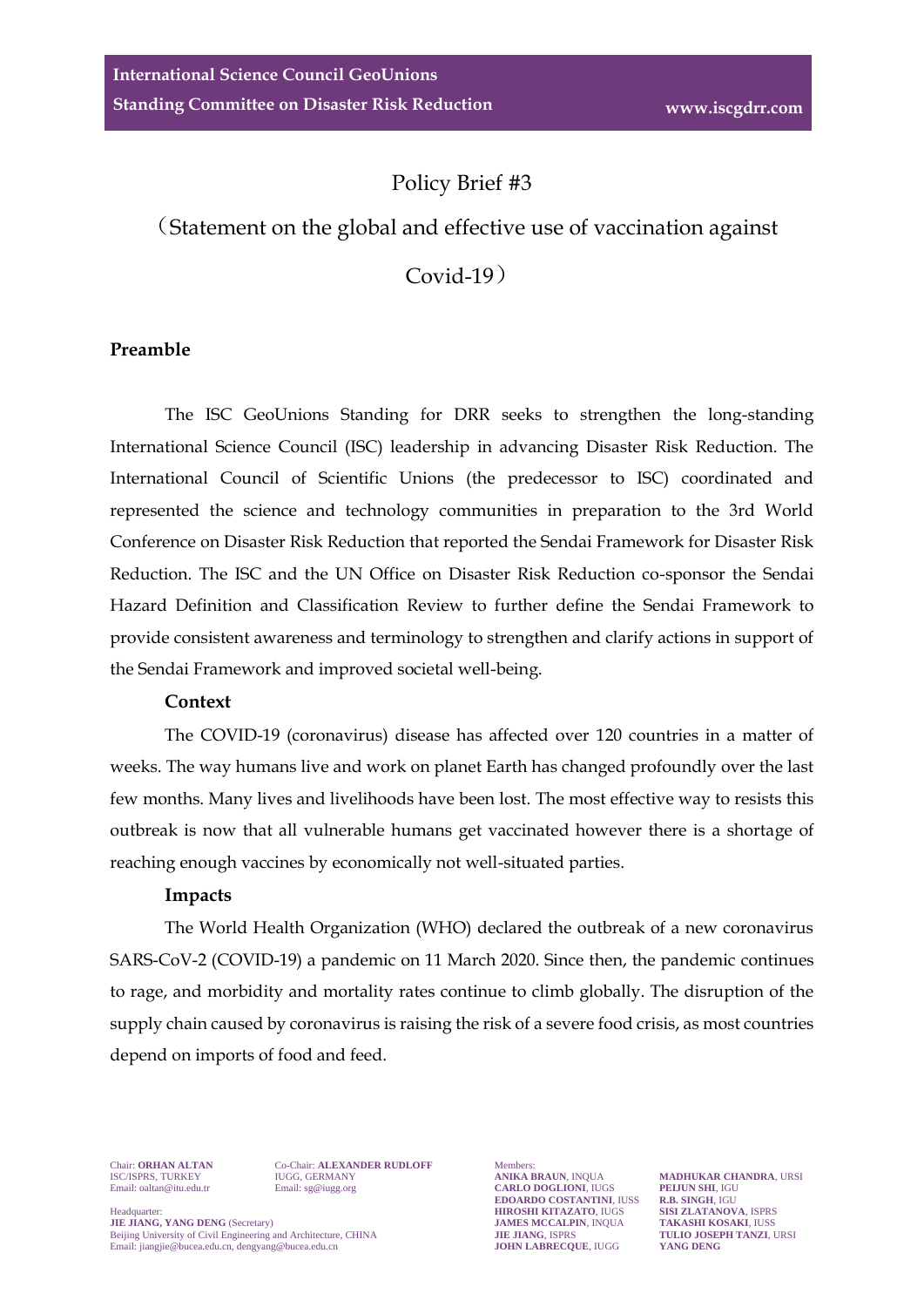This illuminates the urgency of developing and ensuring access to affordable, safe, and efficacious vaccines, and their rapid and fair deployment. The positive results announced by several vaccine candidates in November 2020 have led to vaccines being approved at record speed in different parts of the world. The COVID-19 pandemic has unleashed unprecedented and complex public policy issues. One that has emerged as a challenge for many countries globally is how to ensure the efficient and effective procurement of quality medical supplies. A critical response will be required by governments to ensure access of their populations to safe and effective COVID-19 vaccines.

Some African countries have refused to use the vaccination for non-plausible reasons. This might have the roots that these countries do not have adequate sources to buy the vaccines, or they don't believe in scientific evidence. https://www.thelancet.com/journals/lancet/article/PIIS0140-6736(21)00362-7/fulltext)

Mr. Magufuli, who was one of Africa's most prominent coronavirus skeptics, and called for prayers and herbal-infused steam therapy to counter the virus, died on Wednesday from heart complications at a hospital. But Opposition politicians said last week that he had contracted Covid-19, but this has not been confirmed.

Last week India, one of the world's largest producers of coronavirus vaccines, is struggling to meet its export commitments.

Dr. Tedros Adhanom Ghebreyesus, Director-General of the World Health Organization has issued a most urgent and eloquent call on worldwide coordination of the vaccination efforts against the COVID-19 pandemic. Several academies and scientific associations have issued declarations in endorsing this call from the WHO Director-General and appealing to all governments for coordinated, equitable, efficient, and sustained action to implement policy measures that can ensure equitable access to vaccination, which is the most powerful mean we have to combat the pandemic.

The ISC GUSC DRR, considering the risk of catastrophic consequences of the pandemic, endorses the statement made by Dr. Tedros Adhanom Ghebreyesus, Director-General of the World Health Organization, in his opening remarks at the 148th Session of the WHO Executive Board. Furthermore, we call on all countries to work together in solidarity, ensure and help that vaccination in all countries run as a standard routine, in the best interest of each nation on Earth.